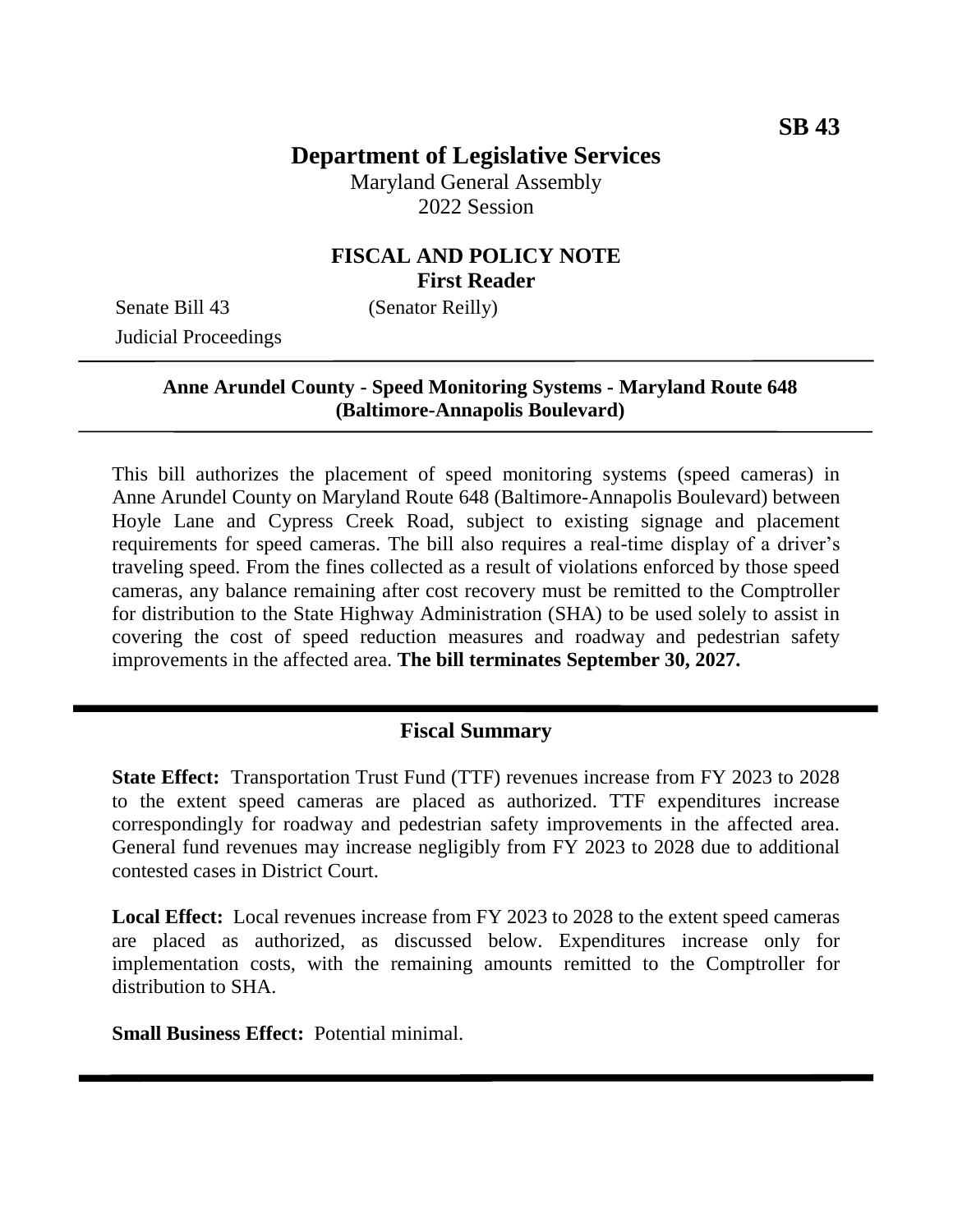#### **Analysis**

**Current Law:** Speed monitoring systems must be authorized in a local jurisdiction by the governing body of the jurisdiction (but only after reasonable notice and a public hearing). Before activating a speed monitoring system, a local jurisdiction must publish notice of the location of the speed monitoring system on its website and in a newspaper of general circulation in the jurisdiction. In addition, the jurisdiction must also ensure that each sign that designates a school zone is proximate to a sign that (1) indicates that speed monitoring systems are in use in the school zone and (2) conforms with specified traffic control device standards adopted by SHA. Similar requirements apply to speed cameras in other specified locations throughout the State (such as Maryland Route 175 in Anne Arundel County). Similarly, certain speed camera locations require that each sign indicating the use of a speed camera must be near a device that displays a real-time posting of the driver's speed.

Generally, from the fines generated by a speed monitoring system, the relevant jurisdiction may recover the costs of implementing the system and may spend any remaining balance solely for public safety purposes, including for pedestrian safety programs. However, if the balance of revenues after cost recovery for any fiscal year is greater than 10% of the jurisdiction's total revenues, the excess must be remitted to the Comptroller.

**State/Local Fiscal Effect:** Under the bill, the number of citations issued in Anne Arundel County is expected to increase. As a result, the number of individuals opting for a trial in District Court is also likely to increase. Accordingly, general fund revenues may increase negligibly, as fine revenues paid by individuals convicted in District Court are paid into the general fund. The increase in District Court caseloads can be handled with existing resources.

Local revenues increase from fiscal 2023 to 2028 to the extent that the authorization to place speed cameras is used.

Likewise, if the authorization is used, expenditures increase over the same time period to procure, install, and maintain the additional camera(s). Based on historical data and the use of speed camera systems in the State to date, the increase in revenues is likely to exceed the increase in expenditures. After cost recovery, the remaining revenues must be remitted to the Comptroller for distribution to SHA, which must then make the required speed reduction measures and pedestrian safety improvements.

Although the exact increase in revenues cannot be projected because the number of cameras that might be placed and the number of citations that might be issued in the area affected by the bill is unknown, *for illustrative purposes only*, revenues increase by \$71,175 in fiscal 2023 (reflecting the bill's October 1, 2022 effective date), by